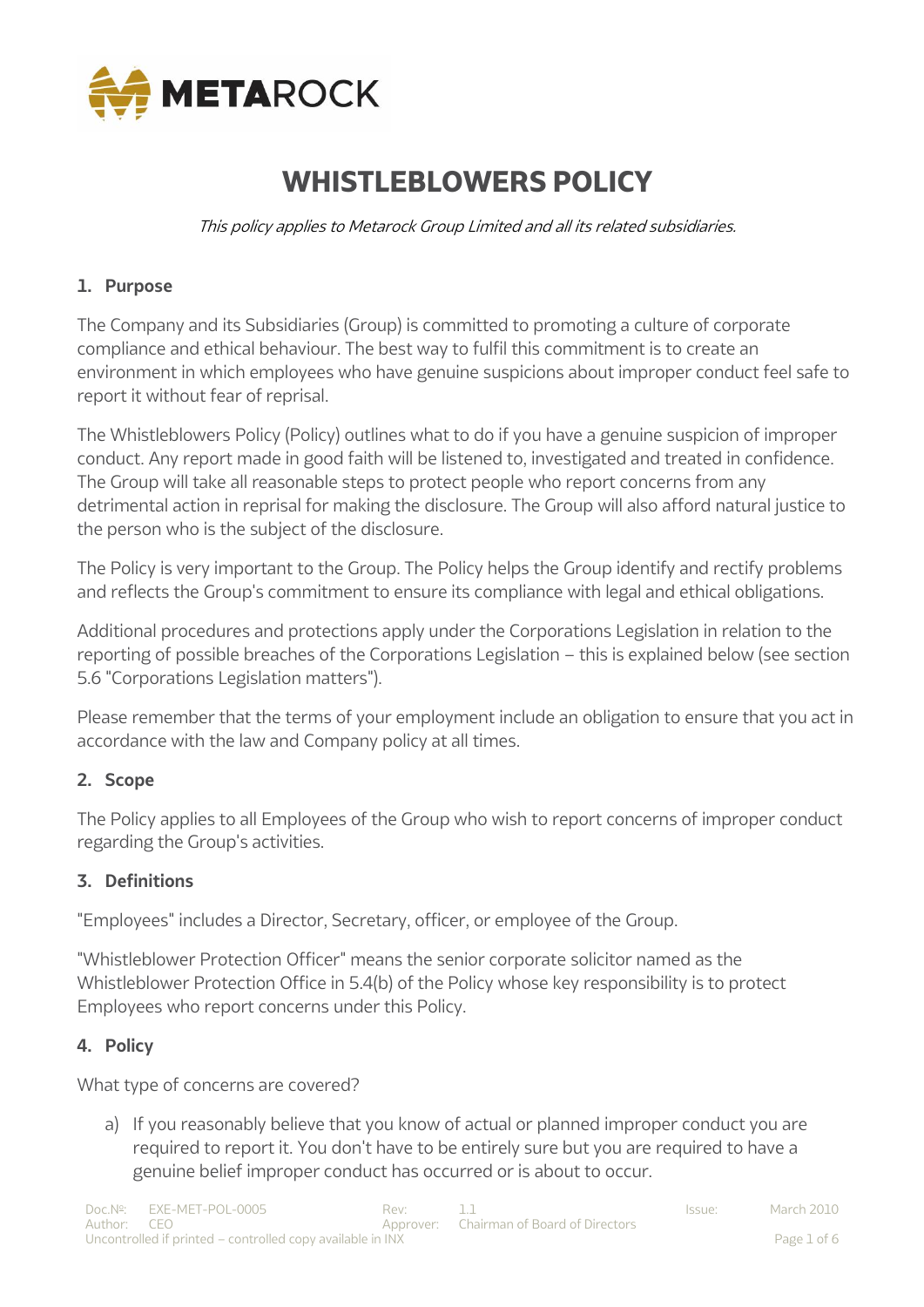

- b) Improper conduct includes conduct which:
	- i. is against the law or is a failure by the Group to comply with any legal obligation;
	- ii. breaches the Group's policies (including any particular threat to health and safety or damage to the environment);
	- iii. is fraudulent or corrupt (including the offering or accepting of bribes or otherwise gaining advantage from a relationship with the Group to which the Group has not agreed);
	- iv. is coercion, harassment or discrimination by, or affecting, any Employee of the Group;
	- v. is misleading or deceptive conduct of any kind (including conduct or representations which amount to improper or misleading accounting or financial reporting practices either by, or affecting, the Group);
	- vi. is a deliberate cover up of any of the above.
- c) This Policy is not set up to deal with staff grievances, for which separate procedures exist.

#### **5. Procedure**

#### **5.1 How do I report concerns?**

- a) If possible, first report your concern to your department manager (especially if you consider the breach to be relatively minor).
- b) If you are not comfortable doing this (for example, you believe your department manager may have a conflict), or your concern remains unresolved after you have raised it with your department manager, contact the Chief Executive Officer or Company Secretary.

#### **5.2 What happens after I report a concern**

- a) All concerns reported under this Policy will be taken seriously.
- b) Any concerns reported to department managers are to be forwarded to the Chief Executive Officer.
- c) Chief Executive Officer believes that a reported concern requires formal investigation, the information will be given to a senior person with appropriate expertise (or an external investigator) for investigation.
- d) The investigator will take all reasonable steps to ensure that the investigation is fair and unbiased. This means that:
	- i. any person who may be affected by the investigation should have the opportunity to be made aware of the allegations and evidence against them and to respond to them;
	- ii. the investigator will obtain specialist, independent advice on matters outside the knowledge or expertise of the investigator;
	- iii. all Employees are required to reasonably assist the investigator in carrying out the investigation;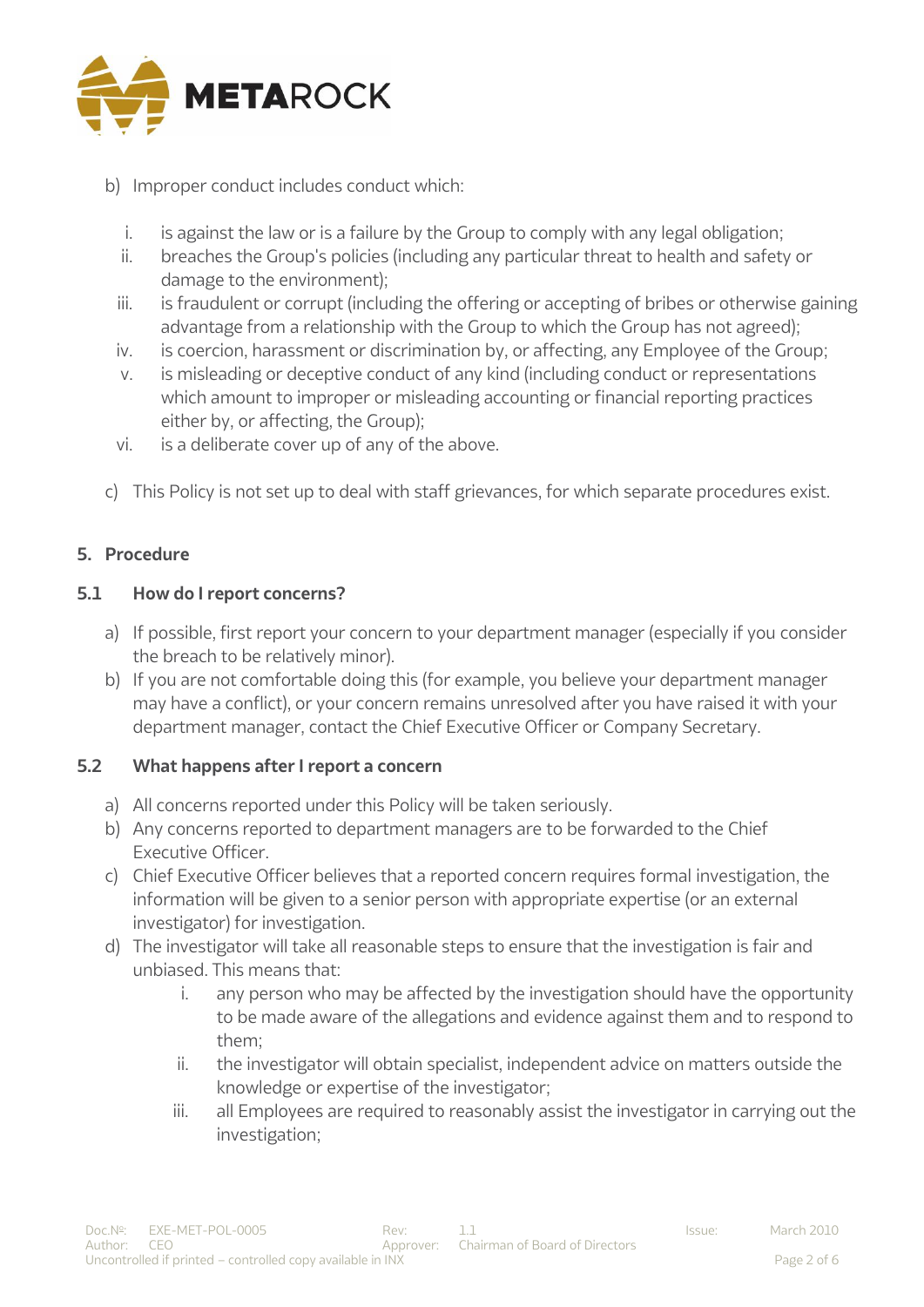

- iv. investigations will be carried out as fast as reasonably practicable and with a degree of confidentiality consistent with the seriousness of the allegations raised; and
- v. the investigator will keep detailed records of all interviews conducted and all records reviewed which affect the outcome of the investigation.
- e) At the end of the investigation, the investigator must submit a report to the Chief Executive Officer. The report should summarise the conduct of the investigation and the evidence collected, draw conclusions about the extent of any improper conduct, and recommend action to remedy any improper conduct and ensure that it does not recur. The Chief Executive Officer may implement the recommendations, or where appropriate, request another person within the Group to implement them.

## **5.3 Can reports be made anonymously?**

- a) Yes and the Group will treat anonymous reports seriously. However, as it is much more difficult and sometimes not possible to investigate concerns that are reported anonymously, you are encouraged to give your identity when reporting a concern.
- b) If you identify yourself when making the report, the Group will take all reasonable steps to protect your identity - the principle will always be to involve as few people as possible. Although you may be asked if you can provide further information, you will not be directly involved in the investigation.
- c) However, no guarantee can be given of complete anonymity. For example, it may be necessary to give evidence in court proceedings. If it is not possible to keep your identity confidential during the investigation, you will not be disadvantaged by the Group. As stated above, any form of retaliation will be treated as a breach of this Policy (see section 1 "Purpose").
- d) If a concern reported under this Policy is investigated, it may be necessary to reveal certain details (on a confidential basis) to various people, such as other Employees, or in appropriate circumstances, law enforcement agencies.
- e) If the concern relates to an allegation against a person, it will be necessary to disclose details about the matters raised to the person against whom an allegation is made to enable them to respond.
- f) In the case of a report about a Corporations Legislation matter, additional confidentiality protections apply (see section 5.6 "Corporations Legislation matters").

#### **5.4 Will I be disadvantaged?**

- a) No any person that reports a concern in good faith under this Policy must not be personally disadvantaged by:
	- i. dismissal;
	- ii. demotion;
	- iii. any form of harassment;
	- iv. discrimination; or
	- v. current or future bias.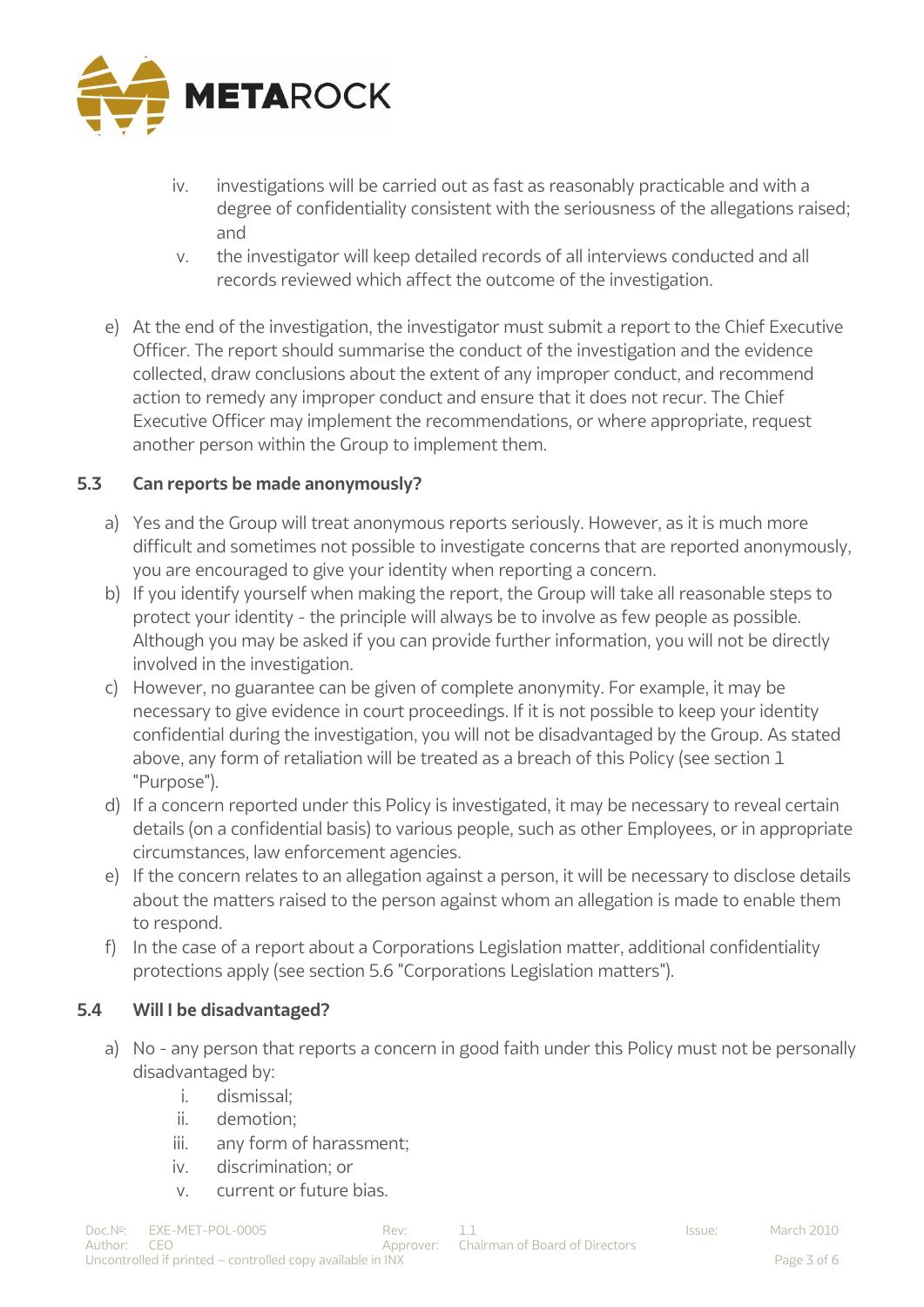

- b) We have appointed the Managing Director as the Whistleblower Protection Officer. The key responsibility of the Whistleblower Protection Officer is to ensure that a person that reports a concern in good faith under this Policy is not personally disadvantaged as a consequence of making the report. If you feel that as a consequence of reporting a concern under this Policy you have been personally disadvantaged, please contact the Whistleblower Protection Officer for assistance.
- c) Where it is shown that an Employee has not acted in good faith in making a report under this Policy, the Employee may be subject to disciplinary action (for example, in the case of an unfounded malicious allegation).
- d) The Group forbids any Employee from acting in any way which penalises any person who reports a concern under this Policy or the persons' colleagues or relatives other than as provided in paragraph (c) above. This includes any reprimand, reprisal, change in work duties, change in employment amenities, change in reporting requirements, damage to career prospects or reputation, threats to do any of these or deliberate omissions which have the effect of damaging the person. If you believe you have been, or are likely to be, disadvantaged in any way by another Employee (including your department manager) because you have made a report, please contact the Whistleblower Protection Officer for assistance.
- e) Anyone who reports a concern but is later found to have been actively involved in the improper conduct will not have automatic immunity from disciplinary or criminal proceedings.
- f) A person who makes a report under this Policy may request that the Group, through the Chief Executive Officer:
	- i. grant the person leave of absence during the investigation;
	- ii. relocate the person to a position of equivalent pay and seniority at a different location or in a different department; and
	- iii. provide independent professional counselling to the person for the distress caused by the matters which led to the report.

The Group will give due consideration to the granting of such requests wherever it is reasonably practicable to do so.

# **5.5 Will I get any feedback**

- a) As a general rule, you will be informed of the results of an investigation as soon as possible after the concern is resolved or acted upon.
- b) However, in some circumstances, privacy, confidentiality or other legal constraints may limit the feedback that can be provided.

# **5.6 Corporations Legislation matters**

# **This section is based on ASIC Guide - Protection for Whistleblowers**

The Corporations Act provides additional protections in relation to the reporting of a possible contravention of the Corporations Act and the Australian Securities & Investments Commission Act ("**Corporations Legislation**") by the Group or its Employees.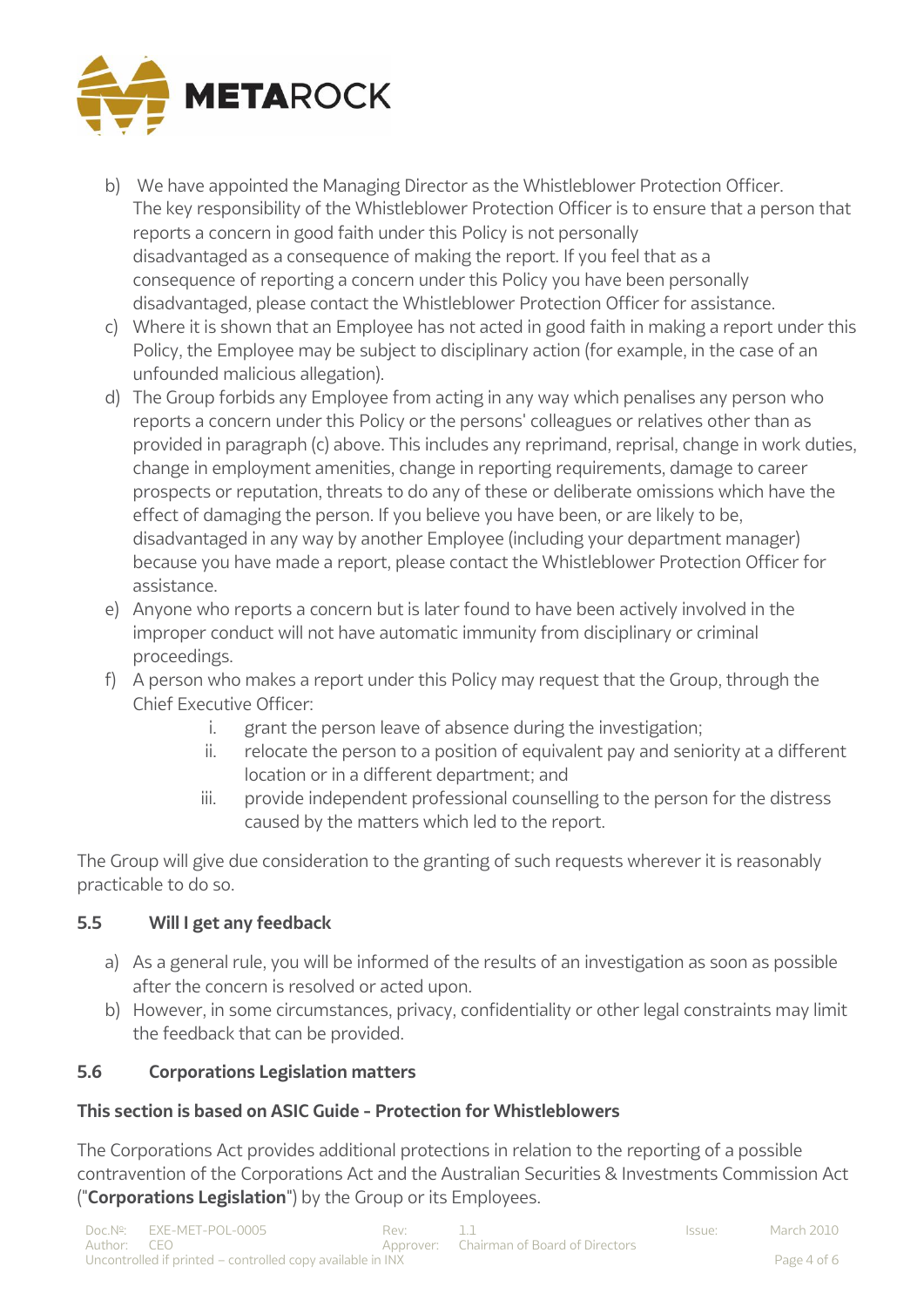

### **Who is protected?**

The following persons are protected:

- Employees; and
- a contractor, or employee of the contractor, supplying goods or services to the Group.

## **Under what conditions am I protected?**

You are protected if all the following apply:

- a) You identify yourself. Anonymous reports are not protected under the Corporations Act.
- b) You report that an Employee or the Group has or may have breached the Corporations Act or the Australian Securities and Investments Commission Act (the "ASIC Act").
- c) You make the report to one of the following:
	- i. Australian Securities and Investments Commission ("ASIC");
	- ii. the Group's auditor, or a member of the audit team;
	- iii. an Employee; or
	- iv. a person authorised by the Group to receive disclosures of that kind (see above 5.1 "How do I report concerns?").
- d) You have reasonable grounds to suspect that the information indicates there has or may be a breach.
- e) You act in good faith.

#### **How am I protected?**

- f) Confidentiality: The person to whom the report is made must keep the information (and information that is likely to lead to your identity) and your identity confidential. The person may only provide the information to ASIC or a member of the Australian Federal Police, unless you consent to the information being provided to someone else. For further information on confidentiality, review ASIC Policy Statement 103 Confidentiality and release of information at www.asic.gov.au.
- g) No victimisation: You are protected from actual or threatened detriment because of the report. Examples include termination of employment, a reduction in your terms and conditions of employment, demotion, or unfair or unequal treatment in the workplace.
- h) No liability for making a report: You are not subject to any civil or criminal liability for making the report, but you are not protected from civil or criminal liability for your conduct which may be revealed by the report.
- i) Protection in relation to contracts: No other contractual or other right may be enforced or exercised against you on the basis of the report, and a contract may not be terminated on the basis that the report constitutes a breach of the contract. If you are an Employee and the Group purports to terminate your employment on the basis of the report, a court may reinstate you to the same position or a position at a comparable level.
- j) Protection in relation to defamation: Provided you acted without malice (ill will or improper motive), you are not liable for defamation.